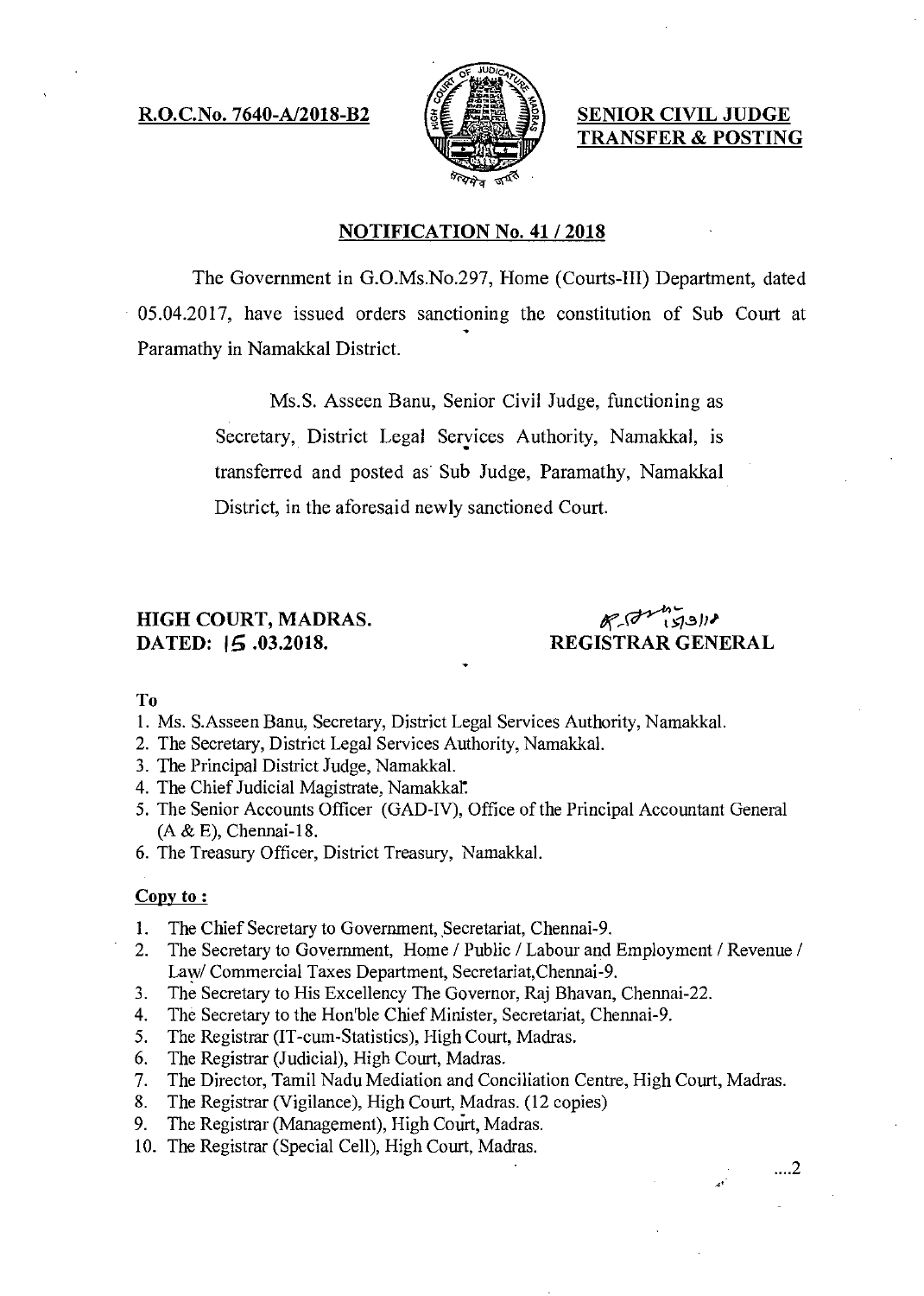- 11. The Registrar-cum-Private Secretary to the Hon'ble The Chief Justice, High Court, Madras.
- 12. The Registrar (District Judiciary), High Court, Madras.
- 13. The Additional Registrar-I (Vigilance), High Court, Madras.
- 14. The Registrar (Administration), High Court, Madras.
- 15. The Registrar -cum-Special Officer (Liaisoning), High Court, Madras.
- 16. The Registrar (Recruitment), High Court, Madras.
- 17. The Official Assignee, High Court, Madras.
- 18. The Additional Registrar General, Madurai Bench of Madras High Court, Madurai.
- 19. The Additional Registrar -II (Vigilance), Madurai Bench of Madras High Court, Madurai.
- 20. The Registrar (Judicial), Madurai Bench of Madras High Court, Madurai.
- 21. The Registrar (Administration), Madurai Bench of Madras High Court, Madurai.
- 22. The Additional Registrar (IT & Statistics), Madurai Bench of Madras High Court, Madurai.
- 23. The Director, Tamil Nadu State Judicial Academy, No.30 (95), P.S.K.R.Salai (Greenways Road), R.A.Puram, Chennai-28.
- 24. The Deputy Director, Tamil Nadu State Judicial Academy, Regional Centres, Coimbatore.
- 25. The Deputy Director, Tamil Nadu State Judicial Academy, Regional Centres, Madurai.
- 26. The Member Secretary, Tamil Nadu State Legal Services Authority, Chennai.
- 27. The Secretary, High Court Legal Services Committee, Chennai.
- 28. The Secretary, Tamil Nadu Judicial Officers Association, Chennai.
- 29. The Chief Accounts Officer, High Court, Madras.
- 30. The Assistant Registrar, Admn.I / Admn.II / Per.Admn. / A.S. / Rules / Computer / Pondicherry, High Court, Madras.
- 31. The Section Officer, 'C' / Computer / 'C1' / 'D' / 'F' / 'G' / Budget / 'B5' / Library / Stationery / Legal Cell / Computer (Server Room), High Court, Madras.
- 32. The Section Officer, "B" Section, Madurai Bench of Madras High Court, Madurai.
- 33. The Technical Director, NIC, High Court, Madras.
- 34. The Record Keeper, A.D. Records, High Court, Madras.

 $+$  Spare 5.